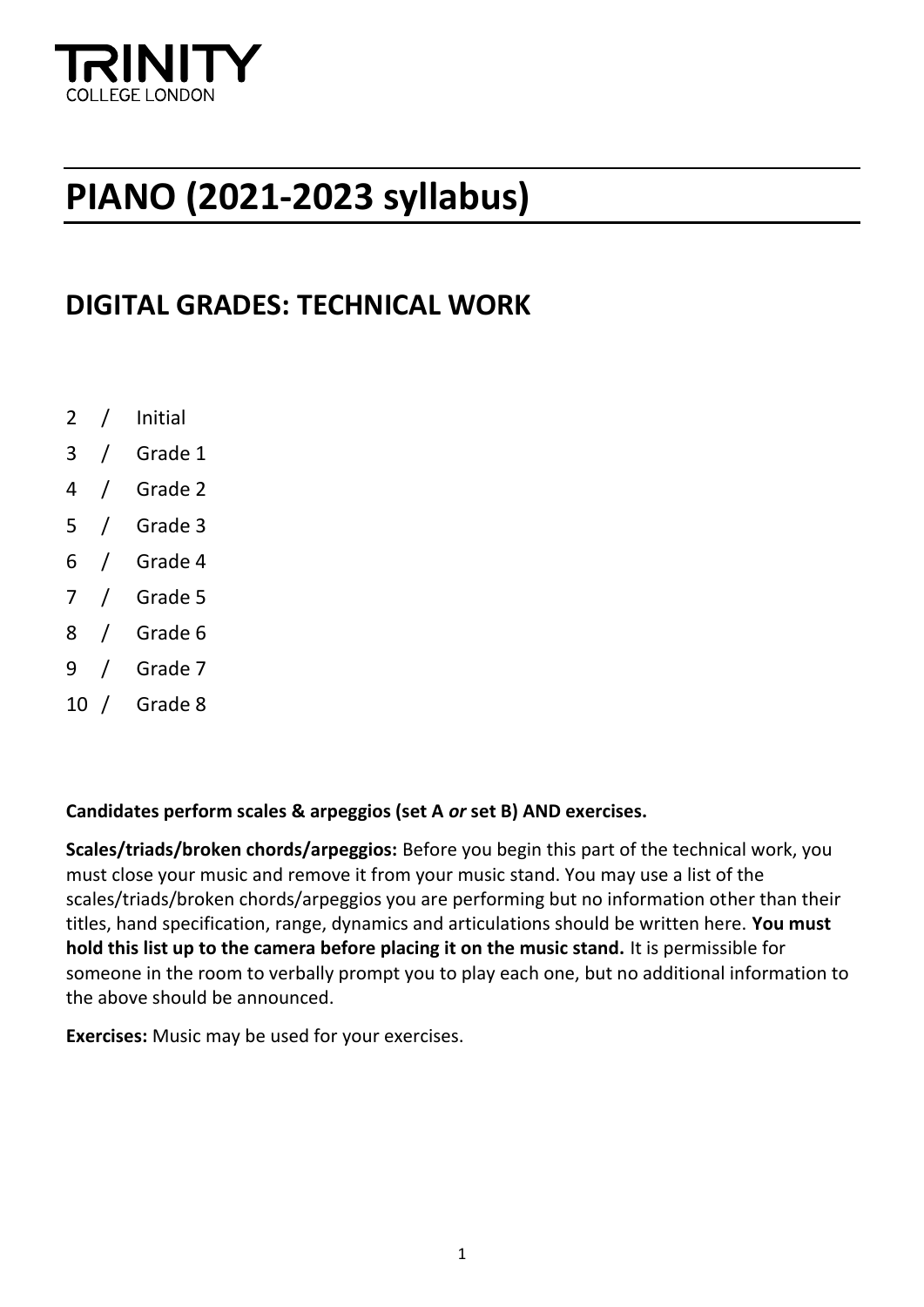# **Piano - Initial**

### **DIGITAL GRADES: TECHNICAL WORK**

#### **Candidates prepare** *either* **section 1** *or* **section 2. All candidates must also prepare section 3.**

Further information is available in the graded syllabus.

Choice of technical work should be indicated on the submission information form.

Scales are in Trinity's *Piano Scales & Arpeggios from 2015: Initial-Grade 5.*

Exercises are in Trinity's *Piano Exam Pieces Plus Exercises 2021-2023: Initial.*

| <b>Either</b>                                                                |                                       |                                                                                                                  |            |    |        |            |                  |
|------------------------------------------------------------------------------|---------------------------------------|------------------------------------------------------------------------------------------------------------------|------------|----|--------|------------|------------------|
|                                                                              |                                       | 1. SCALES SET A (from memory) - All requirements should be performed.                                            |            |    |        |            |                  |
| C major                                                                      |                                       |                                                                                                                  | left hand  |    |        |            |                  |
| A minor (candidate choice of either harmonic or melodic or<br>natural minor) |                                       |                                                                                                                  | right hand | mf | legato | one octave | min.             |
|                                                                              | Broken triad in C major               |                                                                                                                  | right hand |    |        | to 5th     | $J = 60$         |
|                                                                              | Broken triad in A minor               |                                                                                                                  | left hand  |    |        |            |                  |
| <b>Or</b>                                                                    |                                       | 2. SCALES SET B (from memory) - All requirements should be performed.                                            |            |    |        |            |                  |
| C major                                                                      |                                       |                                                                                                                  | right hand |    |        |            |                  |
| A minor (candidate choice of either harmonic or melodic or<br>natural minor) |                                       |                                                                                                                  | left hand  | mf | legato | one octave | min.<br>$J = 60$ |
| Broken triad in C major                                                      |                                       |                                                                                                                  | left hand  |    |        | to 5th     |                  |
| Broken triad in A minor                                                      |                                       |                                                                                                                  | right hand |    |        |            |                  |
|                                                                              |                                       | 3. EXERCISES (music may be used) - Candidates choose and perform two exercises (selected from different groups). |            |    |        |            |                  |
| Group 1                                                                      |                                       |                                                                                                                  |            |    |        |            |                  |
| 1a.<br>1b.                                                                   | <b>Plain Sailing</b><br>Nothing to Do | for tone, balance and voicing                                                                                    |            |    |        |            |                  |
| Group <sub>2</sub>                                                           |                                       |                                                                                                                  |            |    |        |            |                  |
| 2a.                                                                          | Smoothie                              | for co-ordination                                                                                                |            |    |        |            |                  |
| 2b.                                                                          | <b>Swapping Over</b>                  |                                                                                                                  |            |    |        |            |                  |
| Group 3                                                                      |                                       |                                                                                                                  |            |    |        |            |                  |
| За.                                                                          | Down the Hill                         |                                                                                                                  |            |    |        |            |                  |
| 3b.                                                                          | The Night Sky                         | for finger & wrist strength and flexibility                                                                      |            |    |        |            |                  |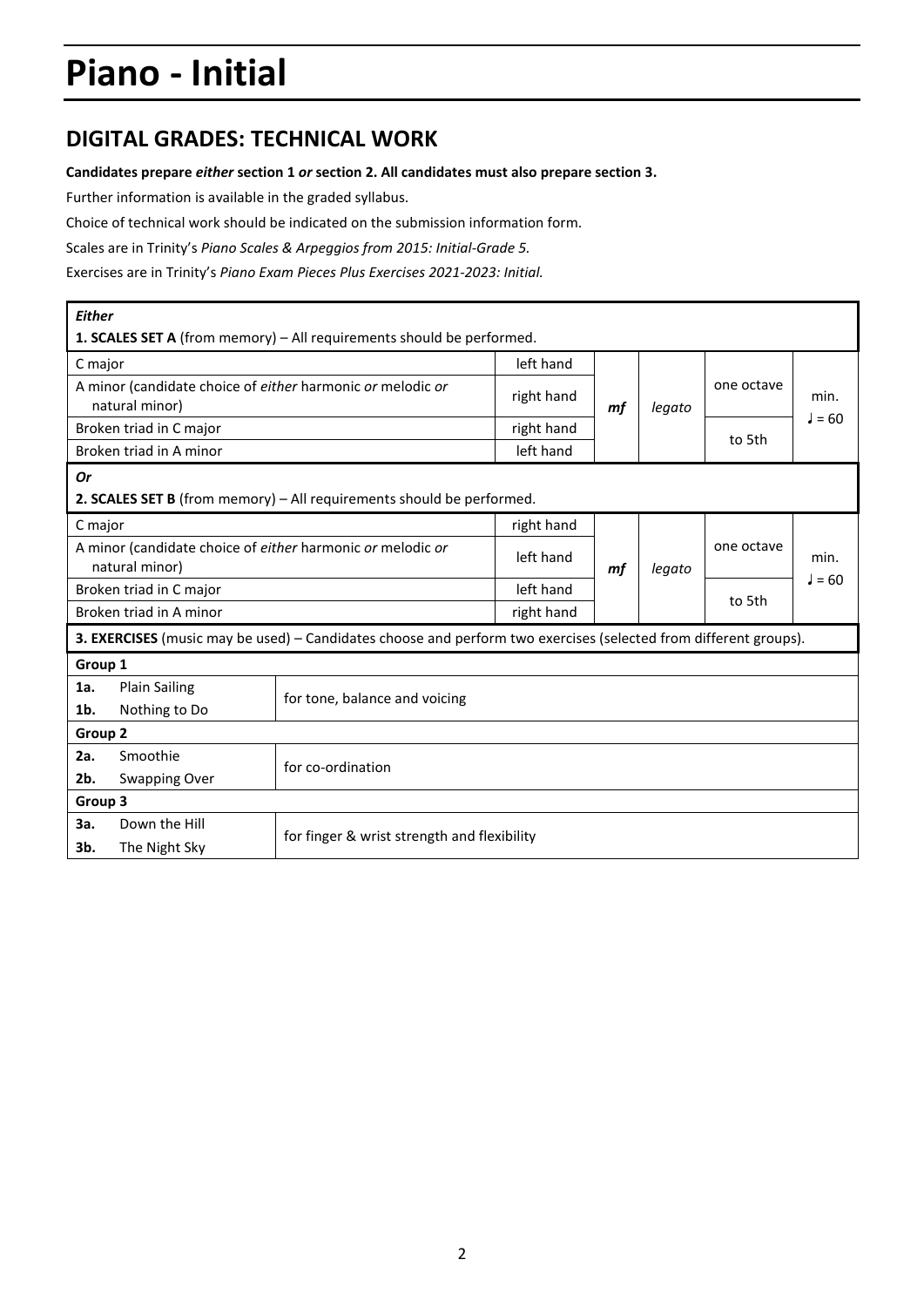### **DIGITAL GRADES: TECHNICAL WORK**

#### **Candidates prepare** *either* **section 1** *or* **section 2. All candidates must also prepare section 3.**

Further information is available in the graded syllabus.

Choice of technical work should be indicated on the submission information form.

Scales & broken chords are in Trinity's *Piano Scales & Arpeggios from 2015: Initial-Grade 5.* 

Exercises are in Trinity's *Piano Exam Pieces Plus Exercises 2021-2023: Grade 1.*

| <b>Either</b>                                                                                                    |                                             |                |        |            |            |          |  |  |  |
|------------------------------------------------------------------------------------------------------------------|---------------------------------------------|----------------|--------|------------|------------|----------|--|--|--|
| 1. SCALES & BROKEN CHORDS SET A (from memory) - All requirements should be performed.                            |                                             |                |        |            |            |          |  |  |  |
| <b>SCALES</b>                                                                                                    |                                             |                |        |            |            |          |  |  |  |
| F major                                                                                                          |                                             | right hand     |        |            |            |          |  |  |  |
| E minor (candidate choice of either harmonic or melodic or                                                       |                                             | left hand      | mf     | legato     | one octave | min.     |  |  |  |
| natural minor)                                                                                                   |                                             |                |        |            |            | $l = 70$ |  |  |  |
| Chromatic scale in contrary motion starting on D                                                                 |                                             | hands together |        |            |            |          |  |  |  |
| <b>BROKEN CHORDS</b>                                                                                             |                                             |                |        |            |            |          |  |  |  |
| G major                                                                                                          |                                             | left hand      | mf     | legato     | one octave | min.     |  |  |  |
| D minor                                                                                                          |                                             | right hand     |        |            |            | $J = 50$ |  |  |  |
| <b>Or</b>                                                                                                        |                                             |                |        |            |            |          |  |  |  |
| 2. SCALES & BROKEN CHORDS SET B (from memory) - All requirements should be performed.                            |                                             |                |        |            |            |          |  |  |  |
| <b>SCALES</b>                                                                                                    |                                             |                |        |            |            |          |  |  |  |
| G major                                                                                                          |                                             | left hand      |        |            |            |          |  |  |  |
| D minor (candidate choice of either harmonic or melodic or                                                       | right hand                                  | mf             | legato | one octave | min.       |          |  |  |  |
| natural minor)                                                                                                   |                                             |                |        |            | J = 70     |          |  |  |  |
| C major contrary motion                                                                                          | hands together                              |                |        |            |            |          |  |  |  |
| <b>BROKEN CHORDS</b>                                                                                             |                                             |                |        |            |            |          |  |  |  |
| F major                                                                                                          |                                             | right hand     | mf     | legato     | one octave | min.     |  |  |  |
| E minor                                                                                                          |                                             | left hand      |        |            |            | $J = 50$ |  |  |  |
| 3. EXERCISES (music may be used) - Candidates choose and perform two exercises (selected from different groups). |                                             |                |        |            |            |          |  |  |  |
| Group 1                                                                                                          |                                             |                |        |            |            |          |  |  |  |
| Sunny Afternoon<br>1a.                                                                                           | for tone, balance and voicing               |                |        |            |            |          |  |  |  |
| $1b$ .<br><b>Good Morning</b>                                                                                    |                                             |                |        |            |            |          |  |  |  |
| Group <sub>2</sub>                                                                                               |                                             |                |        |            |            |          |  |  |  |
| Walk and Whistle<br>2a.                                                                                          |                                             |                |        |            |            |          |  |  |  |
| $2b$ .<br><b>Country Estate</b>                                                                                  | for co-ordination                           |                |        |            |            |          |  |  |  |
| Group 3                                                                                                          |                                             |                |        |            |            |          |  |  |  |
| <b>Thoughtful Mood</b><br>За.                                                                                    |                                             |                |        |            |            |          |  |  |  |
| At the Market<br>3b.                                                                                             | for finger & wrist strength and flexibility |                |        |            |            |          |  |  |  |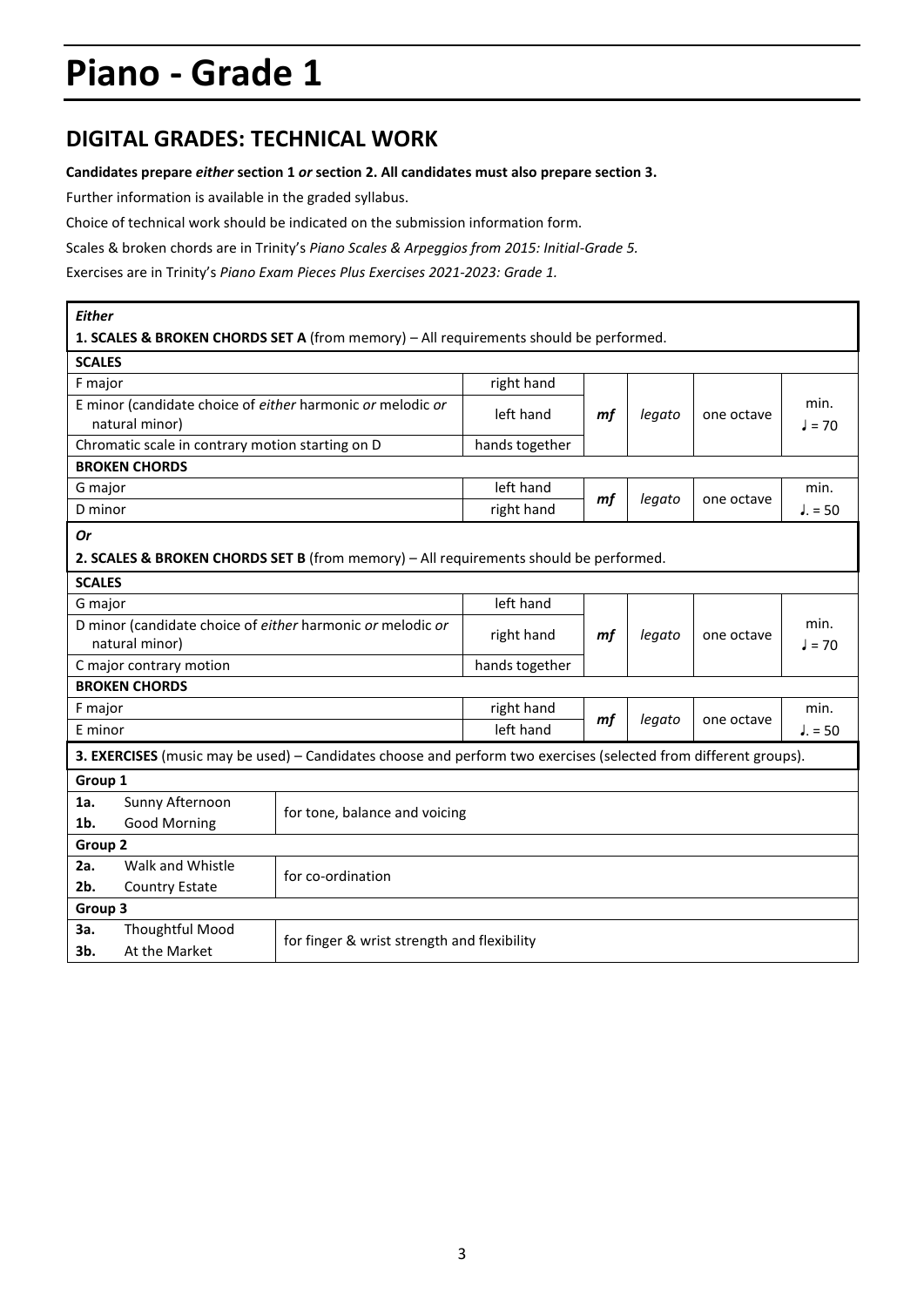### **DIGITAL GRADES: TECHNICAL WORK**

#### **Candidates prepare** *either* **section 1** *or* **section 2. All candidates must also prepare section 3.**

Further information is available in the graded syllabus.

Choice of technical work should be indicated on the submission information form.

Scales & arpeggios are in Trinity's *Piano Scales & Arpeggios from 2015: Initial-Grade 5.* 

Exercises are in Trinity's *Piano Exam Pieces Plus Exercises 2021-2023: Grade 2.*

| <b>Either</b>                                    |                                                                                                                  |                                             |                |    |        |             |          |  |
|--------------------------------------------------|------------------------------------------------------------------------------------------------------------------|---------------------------------------------|----------------|----|--------|-------------|----------|--|
|                                                  | 1. SCALES & ARPEGGIOS SET A (from memory) - All requirements should be performed.                                |                                             |                |    |        |             |          |  |
| <b>SCALES</b>                                    |                                                                                                                  |                                             |                |    |        |             |          |  |
| B <sub>b</sub> major                             |                                                                                                                  |                                             |                | f  |        |             | min.     |  |
|                                                  | B minor (candidate choice of either harmonic or<br>melodic minor)                                                |                                             | hands together | р  | legato | two octaves | $J = 80$ |  |
|                                                  | C major contrary motion scale                                                                                    |                                             |                | f  |        |             |          |  |
|                                                  | <b>ARPEGGIOS</b>                                                                                                 |                                             |                |    |        |             |          |  |
| D major                                          |                                                                                                                  |                                             | left hand      |    |        | two octaves | min.     |  |
| G minor                                          |                                                                                                                  |                                             | right hand     | mf | legato |             | $J = 60$ |  |
| <b>Or</b>                                        |                                                                                                                  |                                             |                |    |        |             |          |  |
|                                                  | 2. SCALES & ARPEGGIOS SET B (from memory) - All requirements should be performed.                                |                                             |                |    |        |             |          |  |
| <b>SCALES</b>                                    |                                                                                                                  |                                             |                |    |        |             |          |  |
| D major                                          |                                                                                                                  |                                             |                | f  | legato | two octaves |          |  |
|                                                  | G minor (candidate choice of either harmonic or                                                                  |                                             | hands together | p  |        |             | min.     |  |
| melodic minor)                                   |                                                                                                                  |                                             |                |    |        |             | $J = 80$ |  |
| Chromatic scale in similar motion starting on Bb |                                                                                                                  |                                             |                | f  |        |             |          |  |
|                                                  | <b>ARPEGGIOS</b>                                                                                                 |                                             |                |    |        |             |          |  |
| B <sub>b</sub> major                             |                                                                                                                  |                                             | left hand      | mf | legato | two octaves | min.     |  |
| <b>B</b> minor                                   |                                                                                                                  |                                             | right hand     |    |        |             | $J = 60$ |  |
|                                                  | 3. EXERCISES (music may be used) - Candidates choose and perform two exercises (selected from different groups). |                                             |                |    |        |             |          |  |
| Group 1                                          |                                                                                                                  |                                             |                |    |        |             |          |  |
| 1a.                                              | Smooth Operation                                                                                                 | for tone, balance and voicing               |                |    |        |             |          |  |
| 1b.                                              | A Crisp Winter Morning                                                                                           |                                             |                |    |        |             |          |  |
| Group 2                                          |                                                                                                                  |                                             |                |    |        |             |          |  |
| 2a.                                              | <b>Striding Out</b>                                                                                              | for co-ordination                           |                |    |        |             |          |  |
| 2b.                                              | <b>Marching Orders</b>                                                                                           |                                             |                |    |        |             |          |  |
| Group 3                                          |                                                                                                                  |                                             |                |    |        |             |          |  |
| За.                                              | Rumblestrips                                                                                                     |                                             |                |    |        |             |          |  |
| 3b.                                              | Feeding the Llamas                                                                                               | for finger & wrist strength and flexibility |                |    |        |             |          |  |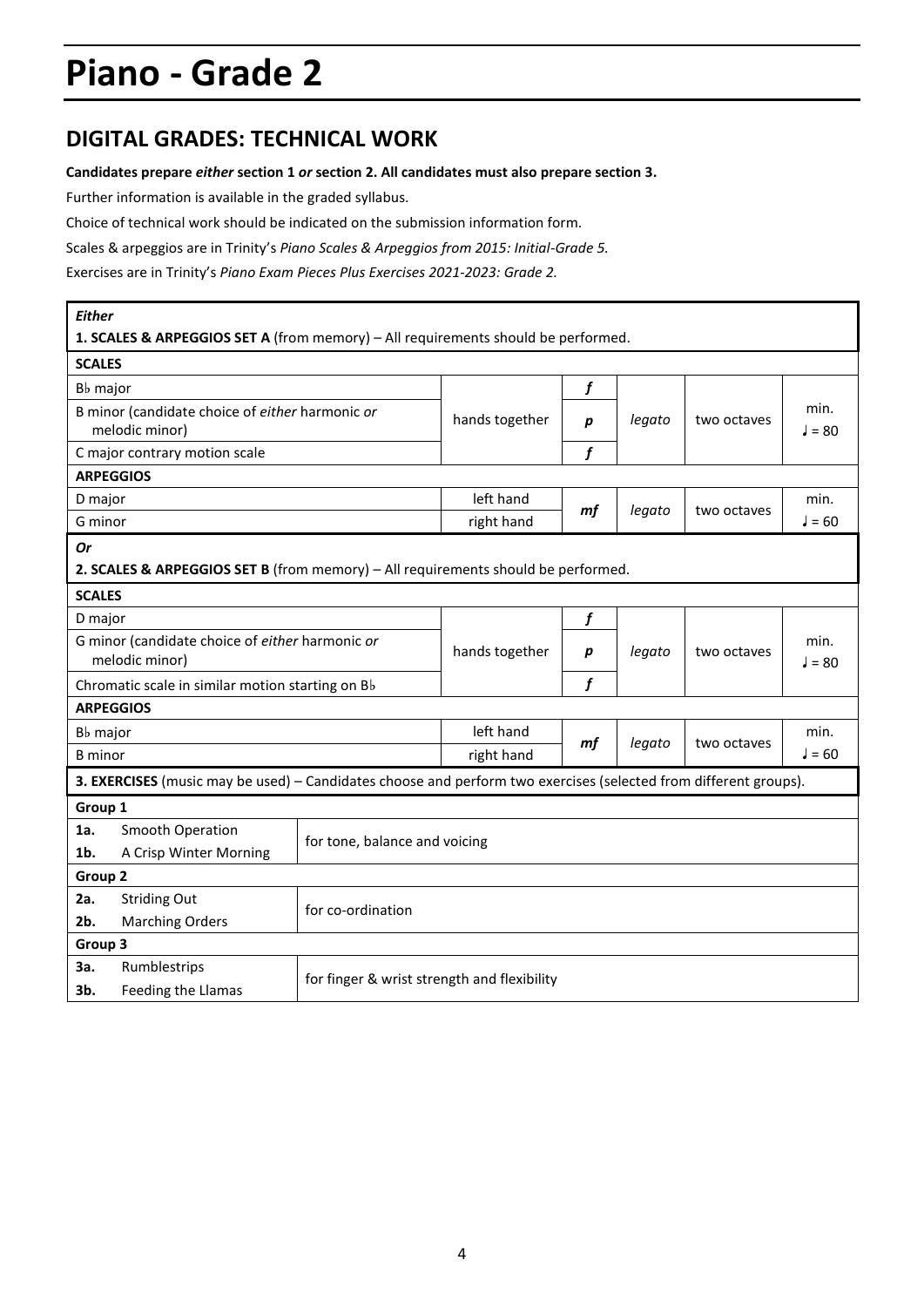### **DIGITAL GRADES: TECHNICAL WORK**

#### **Candidates prepare** *either* **section 1** *or* **section 2. All candidates must also prepare section 3.**

Further information is available in the graded syllabus.

Choice of technical work should be indicated on the submission information form.

Scales & arpeggios are in Trinity's *Piano Scales & Arpeggios from 2015: Initial-Grade 5.* 

Exercises are in Trinity's *Piano Exam Pieces Plus Exercises 2021-2023: Grade 3.*

| <b>Either</b>                  |                                                                   | 1. SCALES & ARPEGGIOS SET A (from memory) - All requirements should be performed.                                |                                             |                  |        |             |                  |  |
|--------------------------------|-------------------------------------------------------------------|------------------------------------------------------------------------------------------------------------------|---------------------------------------------|------------------|--------|-------------|------------------|--|
| <b>SCALES</b>                  |                                                                   |                                                                                                                  |                                             |                  |        |             |                  |  |
| E <sub>b</sub> major           |                                                                   |                                                                                                                  |                                             | f                |        |             |                  |  |
|                                | C minor (candidate choice of either harmonic or<br>melodic minor) |                                                                                                                  | hands together                              | р                | legato | two octaves | min.<br>$J = 90$ |  |
|                                | Chromatic scale in similar motion starting on F#                  |                                                                                                                  |                                             | f                |        |             |                  |  |
|                                | <b>ARPEGGIOS</b>                                                  |                                                                                                                  |                                             |                  |        |             |                  |  |
| A major                        |                                                                   |                                                                                                                  | right hand                                  |                  |        | two octaves | min.             |  |
| F# minor                       |                                                                   |                                                                                                                  | left hand                                   | mf               | legato |             | $J = 70$         |  |
| <b>Or</b>                      |                                                                   |                                                                                                                  |                                             |                  |        |             |                  |  |
|                                |                                                                   | 2. SCALES & ARPEGGIOS SET B (from memory) - All requirements should be performed.                                |                                             |                  |        |             |                  |  |
| <b>SCALES</b>                  |                                                                   |                                                                                                                  |                                             |                  |        |             |                  |  |
| A major                        |                                                                   |                                                                                                                  |                                             | f                | legato | two octaves |                  |  |
|                                | F# minor (candidate choice of either harmonic or                  |                                                                                                                  |                                             |                  |        |             | min.             |  |
| melodic minor)                 |                                                                   |                                                                                                                  | hands together                              | $\boldsymbol{p}$ |        |             | $J = 90$         |  |
| Eb major contrary motion scale |                                                                   |                                                                                                                  |                                             | f                |        |             |                  |  |
|                                | <b>ARPEGGIOS</b>                                                  |                                                                                                                  |                                             |                  |        |             |                  |  |
| E <sub>b</sub> major           |                                                                   |                                                                                                                  | left hand                                   |                  | legato | two octaves | min.             |  |
| C minor                        |                                                                   |                                                                                                                  | right hand                                  | mf               |        |             | $J = 70$         |  |
|                                |                                                                   | 3. EXERCISES (music may be used) - Candidates choose and perform two exercises (selected from different groups). |                                             |                  |        |             |                  |  |
| Group 1                        |                                                                   |                                                                                                                  |                                             |                  |        |             |                  |  |
| 1a.                            | Sad Song                                                          |                                                                                                                  |                                             |                  |        |             |                  |  |
| 1b.                            | <b>Faraway Places</b>                                             | for tone, balance and voicing                                                                                    |                                             |                  |        |             |                  |  |
| Group 2                        |                                                                   |                                                                                                                  |                                             |                  |        |             |                  |  |
| 2a.                            | Three for One                                                     |                                                                                                                  |                                             |                  |        |             |                  |  |
| 2b.                            | To and Fro                                                        | for co-ordination                                                                                                |                                             |                  |        |             |                  |  |
| Group 3                        |                                                                   |                                                                                                                  |                                             |                  |        |             |                  |  |
| За.                            | Dance Steps                                                       |                                                                                                                  |                                             |                  |        |             |                  |  |
| 3b.                            | <b>Casual Conversation</b>                                        |                                                                                                                  | for finger & wrist strength and flexibility |                  |        |             |                  |  |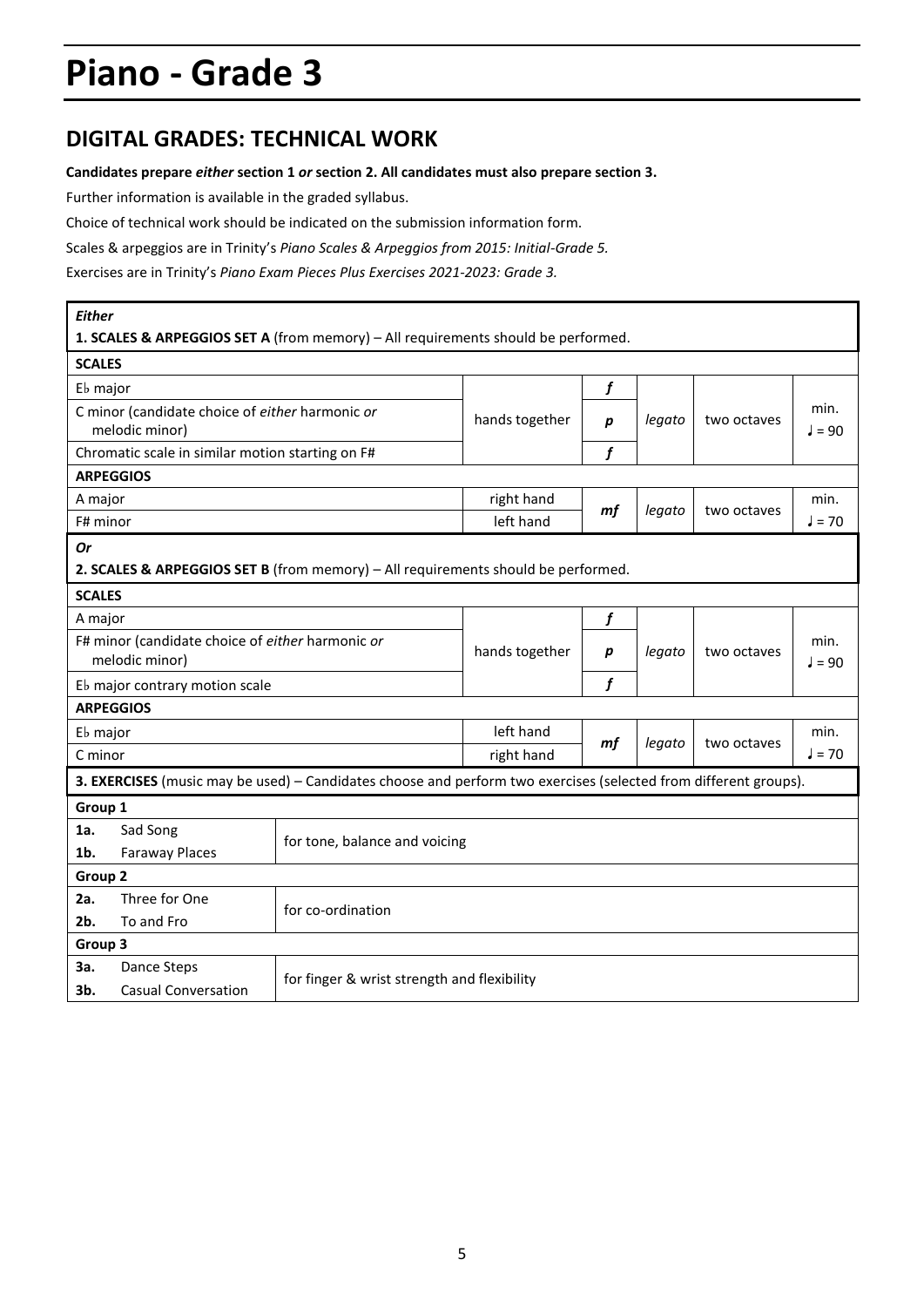### **DIGITAL GRADES: TECHNICAL WORK**

#### **Candidates prepare** *either* **section 1** *or* **section 2. All candidates must also prepare section 3.**

Further information is available in the graded syllabus.

Choice of technical work should be indicated on the submission information form.

Scales & arpeggios are in Trinity's *Piano Scales & Arpeggios from 2015: Initial-Grade 5.* 

Exercises are in Trinity's *Piano Exam Pieces Plus Exercises 2021-2023: Grade 4.*

| <b>Either</b>                                                      |                                                                   |                                                                                                                  |            |                |             |                   |           |
|--------------------------------------------------------------------|-------------------------------------------------------------------|------------------------------------------------------------------------------------------------------------------|------------|----------------|-------------|-------------------|-----------|
|                                                                    |                                                                   | 1. SCALES & ARPEGGIOS SET A (from memory) - All requirements should be performed.                                |            |                |             |                   |           |
| <b>SCALES</b>                                                      |                                                                   |                                                                                                                  |            |                |             |                   |           |
| E major                                                            |                                                                   |                                                                                                                  |            | f              | legato      |                   |           |
|                                                                    | F minor (candidate choice of either harmonic or<br>melodic minor) |                                                                                                                  | hands      | p              | staccato    | two octaves       | min.      |
|                                                                    | Chromatic scale in similar motion starting on B                   |                                                                                                                  | together   | р              | legato      |                   | $J = 100$ |
|                                                                    | Chromatic scale in contrary motion starting on Ab                 |                                                                                                                  |            | р              | legato      | one octave        |           |
|                                                                    | <b>ARPEGGIOS</b>                                                  |                                                                                                                  |            |                |             |                   |           |
| A <sub>b</sub> major                                               |                                                                   |                                                                                                                  | right hand | р              | legato      | two octaves       | min.      |
| F minor                                                            |                                                                   |                                                                                                                  | left hand  | $\mathbf f$    |             |                   | $J = 80$  |
| Or                                                                 |                                                                   |                                                                                                                  |            |                |             |                   |           |
|                                                                    |                                                                   | 2. SCALES & ARPEGGIOS SET B (from memory) - All requirements should be performed.                                |            |                |             |                   |           |
| <b>SCALES</b>                                                      |                                                                   |                                                                                                                  |            |                |             |                   |           |
| Ab major                                                           |                                                                   |                                                                                                                  |            | f              | staccato    |                   |           |
| C# minor (candidate choice of either harmonic or<br>melodic minor) |                                                                   | hands<br>together                                                                                                | р          | legato         | two octaves | min.<br>$J = 100$ |           |
|                                                                    | E major contrary motion scale                                     |                                                                                                                  |            | f              | staccato    |                   |           |
|                                                                    | Chromatic scale in similar motion starting on B                   |                                                                                                                  |            | p              | legato      |                   |           |
|                                                                    | <b>ARPEGGIOS</b>                                                  |                                                                                                                  |            |                |             |                   |           |
| E major                                                            |                                                                   |                                                                                                                  | left hand  | p              | legato      | two octaves       | min.      |
| C# minor                                                           |                                                                   |                                                                                                                  | right hand | $\overline{f}$ |             |                   | $J = 80$  |
|                                                                    |                                                                   | 3. EXERCISES (music may be used) - Candidates choose and perform two exercises (selected from different groups). |            |                |             |                   |           |
| Group 1                                                            |                                                                   |                                                                                                                  |            |                |             |                   |           |
| 1a.                                                                | Sarabande                                                         | for tone, balance and voicing                                                                                    |            |                |             |                   |           |
| 1 <sub>b</sub>                                                     | <b>Music Box</b>                                                  |                                                                                                                  |            |                |             |                   |           |
| Group <sub>2</sub>                                                 |                                                                   |                                                                                                                  |            |                |             |                   |           |
| 2a.                                                                | <b>Hill Climb</b>                                                 | for co-ordination                                                                                                |            |                |             |                   |           |
| $2b$ .                                                             | Processional                                                      |                                                                                                                  |            |                |             |                   |           |
| Group 3                                                            |                                                                   |                                                                                                                  |            |                |             |                   |           |
| За.                                                                | Back to Bach                                                      | for finger & wrist strength and flexibility                                                                      |            |                |             |                   |           |
| 3b.                                                                | Duetto                                                            |                                                                                                                  |            |                |             |                   |           |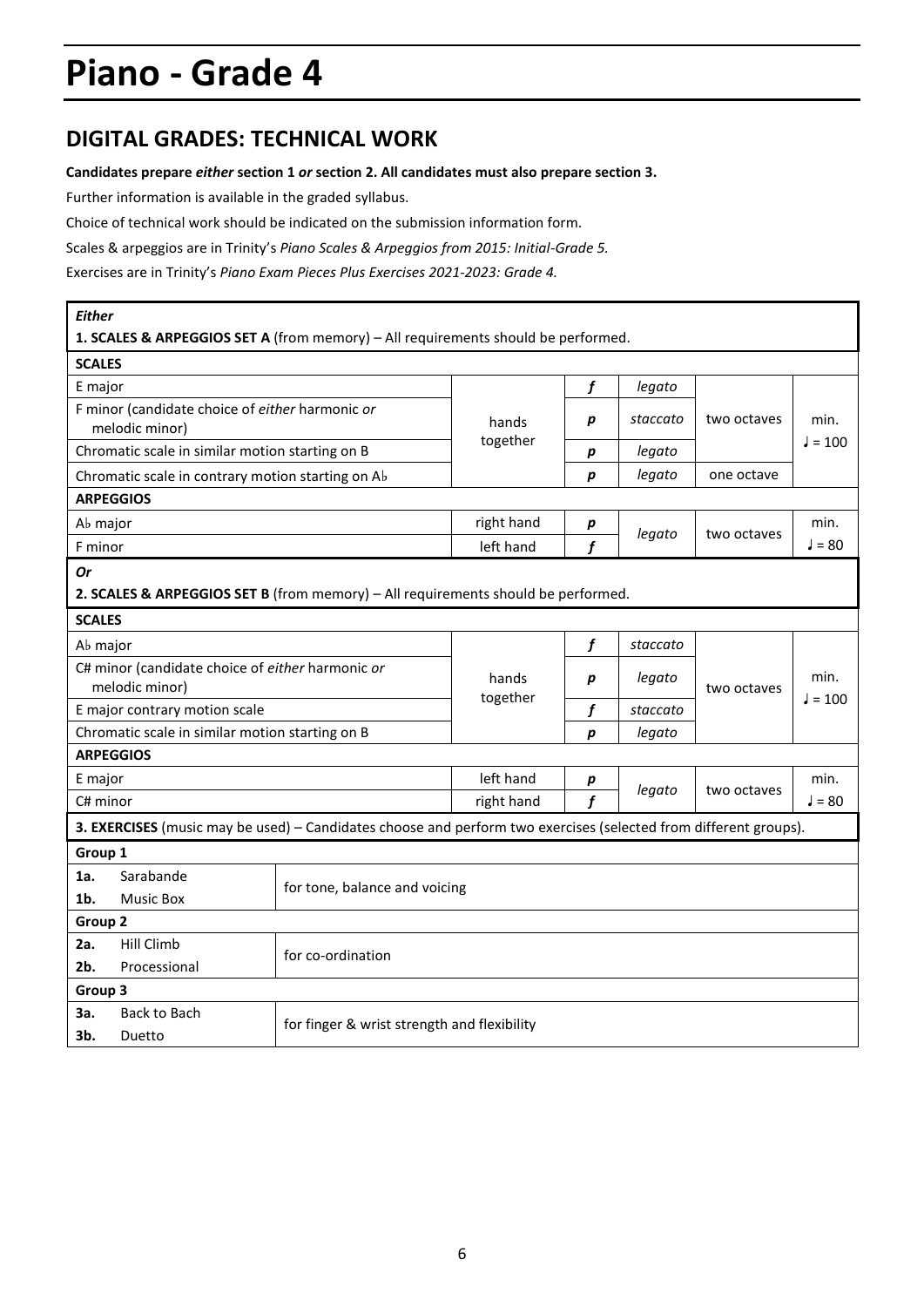### **DIGITAL GRADES: TECHNICAL WORK**

#### **Candidates prepare** *either* **section 1** *or* **section 2. All candidates must also prepare section 3.**

Further information is available in the graded syllabus.

Choice of technical work should be indicated on the submission information form.

Scales & arpeggios are in Trinity's *Piano Scales & Arpeggios from 2015: Initial-Grade 5.* 

Exercises are in Trinity's *Piano Exam Pieces Plus Exercises 2021-2023: Grade 5.*

| <b>Either</b>                                                      |                                                                    |                                                                                                                  |                  |          |                   |             |                  |
|--------------------------------------------------------------------|--------------------------------------------------------------------|------------------------------------------------------------------------------------------------------------------|------------------|----------|-------------------|-------------|------------------|
|                                                                    |                                                                    | 1. SCALES & ARPEGGIOS SET A (from memory) - All requirements should be performed.                                |                  |          |                   |             |                  |
| <b>SCALES</b>                                                      |                                                                    |                                                                                                                  |                  |          |                   |             |                  |
| D <sub>b</sub> major                                               |                                                                    |                                                                                                                  | f                | staccato |                   |             |                  |
|                                                                    | G# minor (candidate choice of either harmonic or<br>melodic minor) |                                                                                                                  | р                | legato   | hands             | two octaves | min.             |
|                                                                    | G harmonic minor contrary motion scale                             |                                                                                                                  | р                | staccato | together          |             | $J = 110$        |
|                                                                    | and right hand starting on E                                       | Chromatic scale in contrary motion, left hand starting on C                                                      | f                | legato   |                   |             |                  |
|                                                                    | <b>ARPEGGIOS</b>                                                   |                                                                                                                  |                  |          |                   |             |                  |
| B major                                                            |                                                                    |                                                                                                                  | р                | staccato |                   | two octaves | min.<br>$J = 90$ |
| B <sub>b</sub> minor                                               |                                                                    |                                                                                                                  | f                | legato   | hands<br>together |             |                  |
|                                                                    | Diminished 7th starting on B                                       |                                                                                                                  | $\boldsymbol{f}$ | staccato |                   |             |                  |
| Or                                                                 |                                                                    |                                                                                                                  |                  |          |                   |             |                  |
|                                                                    |                                                                    | 2. SCALES & ARPEGGIOS SET B (from memory) - All requirements should be performed.                                |                  |          |                   |             |                  |
| <b>SCALES</b>                                                      |                                                                    |                                                                                                                  |                  |          |                   |             |                  |
| <b>B</b> major                                                     |                                                                    |                                                                                                                  | f                | legato   |                   |             |                  |
| Bb minor (candidate choice of either harmonic or<br>melodic minor) |                                                                    |                                                                                                                  | р                | staccato | hands             | two octaves | min.             |
|                                                                    | Chromatic scale in similar motion starting on Db                   |                                                                                                                  | f                | staccato | together          |             | $J = 110$        |
|                                                                    |                                                                    | Chromatic scale in contrary motion, left hand starting on C                                                      | p                | legato   |                   |             |                  |
|                                                                    | and right hand starting on E                                       |                                                                                                                  |                  |          |                   |             |                  |
|                                                                    | <b>ARPEGGIOS</b>                                                   |                                                                                                                  |                  |          |                   |             |                  |
| D <sub>b</sub> major                                               |                                                                    |                                                                                                                  | p                | legato   | hands             |             | min.             |
| G# minor                                                           |                                                                    |                                                                                                                  | f                | staccato | together          | two octaves | $J = 90$         |
|                                                                    | Diminished 7th starting on B                                       |                                                                                                                  | f                | legato   |                   |             |                  |
|                                                                    |                                                                    | 3. EXERCISES (music may be used) - Candidates choose and perform two exercises (selected from different groups). |                  |          |                   |             |                  |
| Group 1                                                            |                                                                    |                                                                                                                  |                  |          |                   |             |                  |
| 1a.                                                                | <b>Gentle Waves</b>                                                | for tone, balance and voicing                                                                                    |                  |          |                   |             |                  |
| 1b.                                                                | <b>Dancing Shoes</b>                                               |                                                                                                                  |                  |          |                   |             |                  |
| Group <sub>2</sub>                                                 |                                                                    |                                                                                                                  |                  |          |                   |             |                  |
| 2a.                                                                | Joining the Dots                                                   | for co-ordination                                                                                                |                  |          |                   |             |                  |
| 2b.                                                                | Topsy-turvy                                                        |                                                                                                                  |                  |          |                   |             |                  |
| Group 3                                                            |                                                                    |                                                                                                                  |                  |          |                   |             |                  |
| 3a.                                                                | Village Hop                                                        | for finger & wrist strength and flexibility                                                                      |                  |          |                   |             |                  |
| 3b.                                                                | Broadway                                                           |                                                                                                                  |                  |          |                   |             |                  |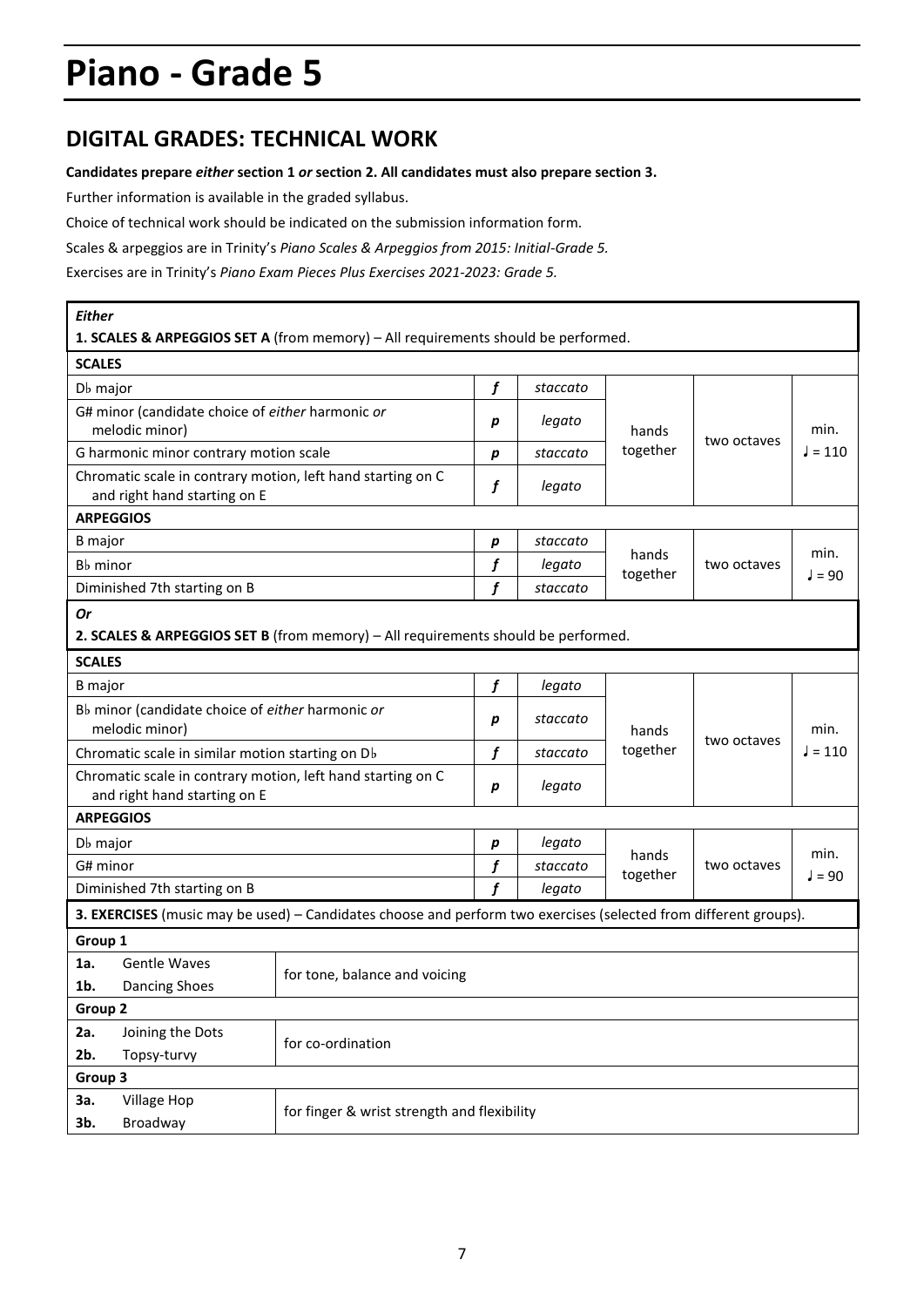### **DIGITAL GRADES: TECHNICAL WORK**

#### **Candidates prepare** *either* **section 1** *or* **section 2. All candidates must also prepare section 3.**

Further information is available in the graded syllabus.

Choice of technical work should be indicated on the submission information form.

Scales & arpeggios are in Trinity's *Piano Scales & Arpeggios from 2015: Grades 6-8.* 

Exercises are in Trinity's *Piano Exam Pieces Plus Exercises 2021-2023: Grade 6.*

| <b>Either</b>                                                                                                    |  |                                             |          |                |              |                   |  |
|------------------------------------------------------------------------------------------------------------------|--|---------------------------------------------|----------|----------------|--------------|-------------------|--|
| 1. SCALES & ARPEGGIOS SET A (from memory) - All requirements should be performed.                                |  |                                             |          |                |              |                   |  |
| <b>SCALES</b>                                                                                                    |  |                                             |          |                |              |                   |  |
| B <sub>b</sub> major                                                                                             |  |                                             | legato   |                |              |                   |  |
| B <sub>b</sub> harmonic minor                                                                                    |  | f                                           | staccato |                | four octaves | min.              |  |
| D melodic minor scale                                                                                            |  | $\boldsymbol{p}$                            | legato   | hands together |              | $J = 120$         |  |
| Chromatic scale in similar motion starting on D                                                                  |  | р                                           | staccato |                |              |                   |  |
| Chromatic scale in contrary motion starting on Eb                                                                |  | f                                           | legato   |                | two octaves  |                   |  |
| C major scale in 3rds                                                                                            |  | mf                                          | legato   | right hand     | one octave   | min.<br>$J = 60$  |  |
| <b>ARPEGGIOS</b>                                                                                                 |  |                                             |          |                |              |                   |  |
| D major                                                                                                          |  | f                                           | staccato |                |              |                   |  |
| B <sub>b</sub> minor                                                                                             |  | р                                           | legato   |                |              | min.<br>$J = 100$ |  |
| Diminished 7th starting on D                                                                                     |  | mf                                          | legato   | hands together | four octaves |                   |  |
| Dominant 7th in the key of Bb                                                                                    |  | f                                           | staccato |                |              |                   |  |
| Or<br>2. SCALES & ARPEGGIOS SET B (from memory) - All requirements should be performed.                          |  |                                             |          |                |              |                   |  |
| <b>SCALES</b>                                                                                                    |  |                                             |          |                |              |                   |  |
| D major                                                                                                          |  | f                                           | staccato |                |              |                   |  |
| B <sub>b</sub> harmonic minor                                                                                    |  | р<br>mf                                     | legato   |                | four octaves | min.              |  |
| B <sub>b</sub> melodic minor                                                                                     |  |                                             | staccato | hands together |              | $J = 120$         |  |
| Chromatic scale in similar motion starting on D                                                                  |  | f                                           | legato   |                |              |                   |  |
| Chromatic scale in contrary motion starting on Eb                                                                |  | р                                           | legato   |                | two octaves  |                   |  |
| C major scale in 3rds                                                                                            |  | mf                                          | legato   | left hand      | one octave   | min.<br>J = 60    |  |
| <b>ARPEGGIOS</b>                                                                                                 |  |                                             |          |                |              |                   |  |
| B <sub>b</sub> major                                                                                             |  | р                                           | staccato |                |              |                   |  |
| D minor                                                                                                          |  | mf                                          | legato   | hands together | four octaves | min.              |  |
| Diminished 7th starting on Bb                                                                                    |  | f                                           | legato   |                |              | $J = 100$         |  |
| Dominant 7th in the key of D                                                                                     |  | р                                           | staccato |                |              |                   |  |
| 3. EXERCISES (music may be used) - Candidates choose and perform two exercises (selected from different groups). |  |                                             |          |                |              |                   |  |
| Group 1                                                                                                          |  |                                             |          |                |              |                   |  |
| <b>Chromatic Romantic</b><br>1a.                                                                                 |  | for tone, balance and voicing               |          |                |              |                   |  |
| 1b.<br><b>Ornamental Filigree</b>                                                                                |  |                                             |          |                |              |                   |  |
| Group 2                                                                                                          |  |                                             |          |                |              |                   |  |
| 2a.<br><b>Strutting Along</b>                                                                                    |  | for co-ordination                           |          |                |              |                   |  |
| 2b.<br><b>Bells are Ringing</b><br>Group 3                                                                       |  |                                             |          |                |              |                   |  |
| Con Affetto<br>За.                                                                                               |  |                                             |          |                |              |                   |  |
| The Colourful Aviary<br>3b.                                                                                      |  | for finger & wrist strength and flexibility |          |                |              |                   |  |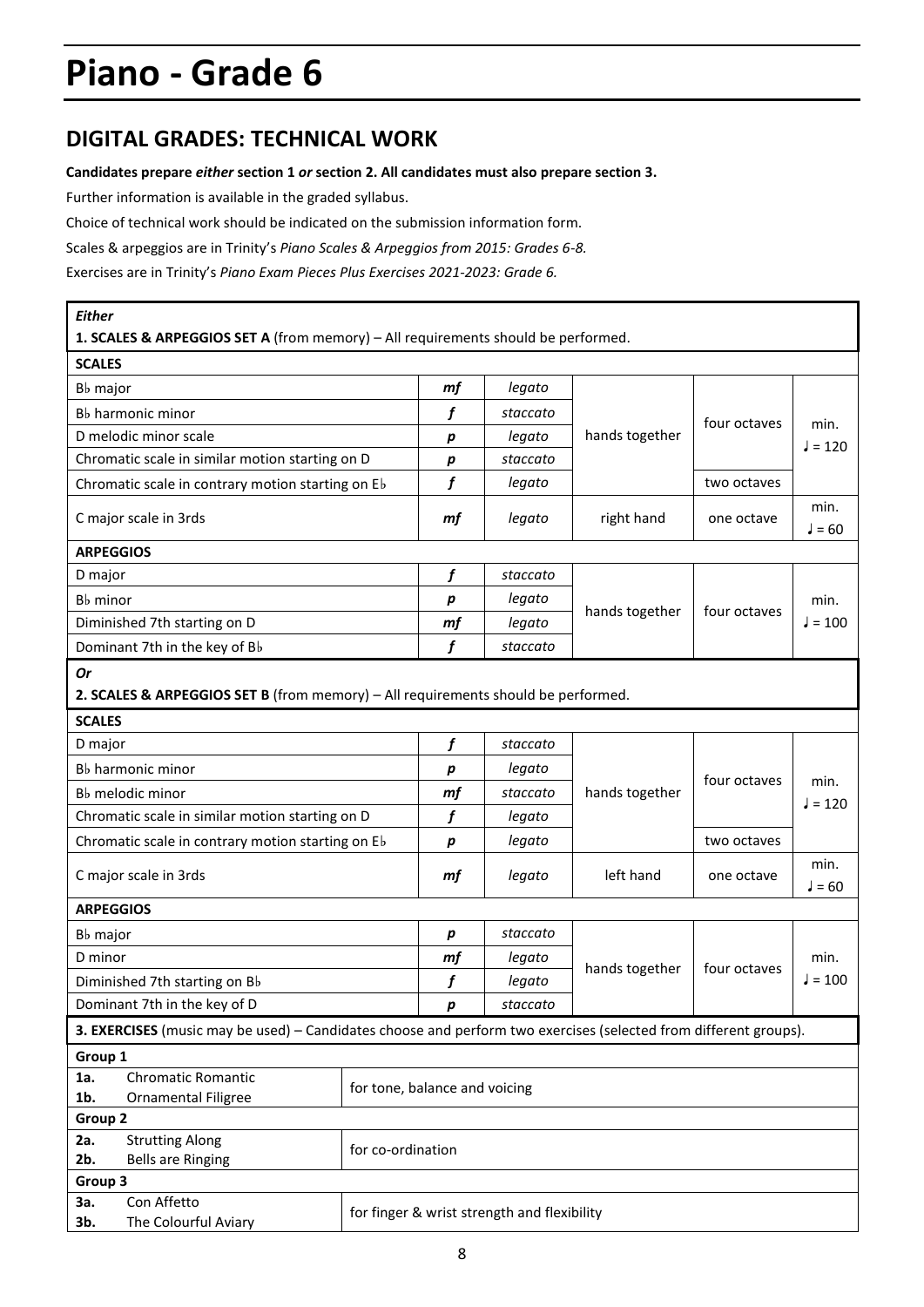### **DIGITAL GRADES: TECHNICAL WORK**

**Candidates prepare** *either* **section 1** *or* **section 2. All candidates must also prepare section 3.** Further information is available in the graded syllabus. Choice of technical work should be indicated on the submission information form.

Scales & arpeggios are in Trinity's *Piano Scales & Arpeggios from 2015: Grades 6-8.* 

Exercises are in Trinity's *Piano Exam Pieces Plus Exercises 2021-2023: Grade 7.*

| <b>Either</b><br>1. SCALES & ARPEGGIOS SET A (from memory) - All requirements should be performed.               |                                             |                            |          |                |              |                   |
|------------------------------------------------------------------------------------------------------------------|---------------------------------------------|----------------------------|----------|----------------|--------------|-------------------|
| <b>SCALES</b>                                                                                                    |                                             |                            |          |                |              |                   |
| E major                                                                                                          |                                             | f                          | legato   |                |              |                   |
| E harmonic minor                                                                                                 |                                             | cresc/dim<br>$(p - f - p)$ | staccato |                |              |                   |
| G# melodic minor                                                                                                 |                                             | р                          | legato   | hands together | four octaves | min.<br>$J = 130$ |
| Chromatic scale in similar motion a minor 3rd apart,                                                             |                                             |                            |          |                |              |                   |
| left hand starting on C and right hand starting on Eb                                                            |                                             | mf                         | staccato |                |              |                   |
| E major scale in 3rds                                                                                            |                                             | mf                         | legato   | left hand      | two octaves  | min.<br>$J = 70$  |
| <b>ARPEGGIOS</b>                                                                                                 |                                             |                            |          |                |              |                   |
| A <sub>b</sub> major                                                                                             |                                             | cresc/dim<br>$(p - f - p)$ | staccato |                |              |                   |
| E minor                                                                                                          |                                             | р                          | legato   |                | four octaves | min.<br>$J = 110$ |
| Diminished 7th starting on Ab                                                                                    |                                             | f                          | staccato | hands together |              |                   |
| Dominant 7th in the key of E                                                                                     |                                             | cresc/dim<br>$(p - f - p)$ | legato   |                |              |                   |
| E major contrary motion                                                                                          |                                             | p                          | legato   |                | two octaves  |                   |
| <b>Or</b>                                                                                                        |                                             |                            |          |                |              |                   |
| 2. SCALES & ARPEGGIOS SET B (from memory) - All requirements should be performed.                                |                                             |                            |          |                |              |                   |
| <b>SCALES</b>                                                                                                    |                                             |                            |          |                |              |                   |
| Ab major                                                                                                         |                                             | f                          | legato   |                |              |                   |
| G# harmonic minor                                                                                                |                                             | p                          | staccato |                |              |                   |
| E melodic minor                                                                                                  |                                             | cresc/dim<br>$(p - f - p)$ | staccato | hands together | four octaves | min.<br>$J = 130$ |
| Chromatic scale in similar motion a minor 3rd apart,                                                             |                                             | mf                         | legato   |                |              |                   |
| left hand starting on C and right hand starting on Eb                                                            |                                             |                            |          |                |              |                   |
| E major scale in 3rds                                                                                            |                                             | mf                         | legato   | right hand     | two octaves  | min.<br>$J = 70$  |
| <b>ARPEGGIOS</b>                                                                                                 |                                             |                            |          |                |              |                   |
| E major                                                                                                          |                                             | cresc/dim<br>$(p - f - p)$ | staccato |                |              |                   |
| G# minor                                                                                                         |                                             | mf                         | legato   |                | four octaves | min.              |
| Diminished 7th starting on E                                                                                     |                                             | $\pmb{p}$                  | staccato | hands together |              | $J = 110$         |
| Dominant 7th in the key of Ab                                                                                    |                                             | mf                         | legato   |                |              |                   |
| E major contrary motion                                                                                          |                                             | f                          | legato   |                | two octaves  |                   |
| 3. EXERCISES (music may be used) - Candidates choose and perform two exercises (selected from different groups). |                                             |                            |          |                |              |                   |
| Group 1                                                                                                          |                                             |                            |          |                |              |                   |
| A Lazy Summer's Day<br>1a.<br>$1b$ .<br>Pensive                                                                  | for tone, balance and voicing               |                            |          |                |              |                   |
| Group 2                                                                                                          |                                             |                            |          |                |              |                   |
| Raindrops<br>2a.                                                                                                 | for co-ordination                           |                            |          |                |              |                   |
| 2b.<br>The Clifftop Citadel                                                                                      |                                             |                            |          |                |              |                   |
| Group 3<br><b>Interrupted Arabesque</b><br>За.                                                                   |                                             |                            |          |                |              |                   |
| Go for Baroque<br>3b.                                                                                            | for finger & wrist strength and flexibility |                            |          |                |              |                   |